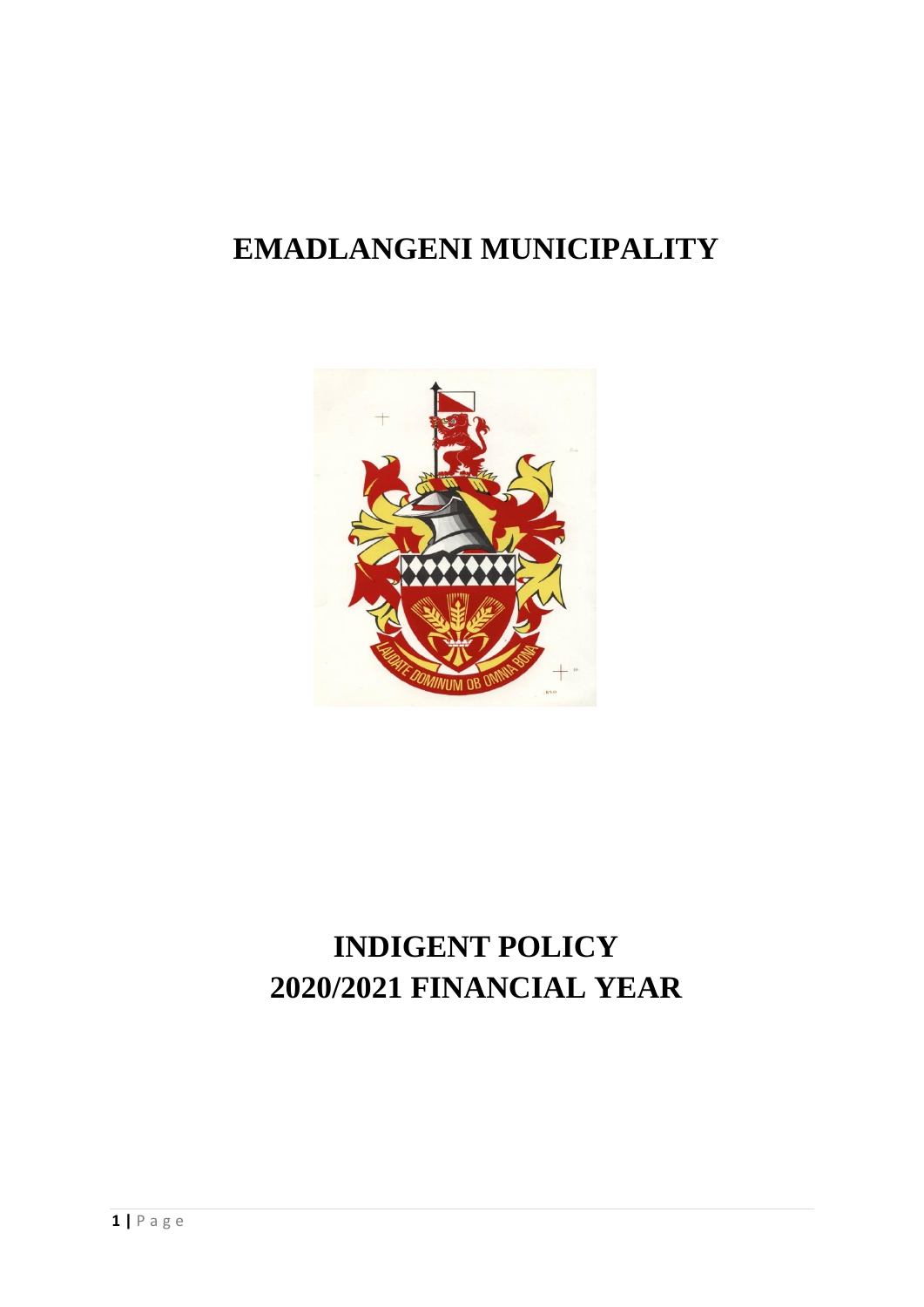# **TABLE OF CONTENTS**

| 1. |                                                             |
|----|-------------------------------------------------------------|
| 2. |                                                             |
| 3. |                                                             |
| 4. |                                                             |
|    |                                                             |
|    |                                                             |
|    |                                                             |
|    |                                                             |
|    |                                                             |
|    |                                                             |
|    |                                                             |
|    |                                                             |
|    |                                                             |
|    | 14. PUBLICATION OF NAMES OF QUALIFYING APPLICANTS 10        |
|    |                                                             |
|    |                                                             |
|    | 17. NON- COMPLIANCE OF HOUSEHOLD REGISTERED AS INDIGENT  11 |
|    |                                                             |
|    |                                                             |
|    |                                                             |
|    |                                                             |
|    | 22. ANNEXURE A ROLES AND RESPONSIBILITIES OF DEPARTMENT  12 |
|    |                                                             |
|    | 24. ANNEXURE B INDIGENT MANAGEMENT STAKEHOLDER'S 12         |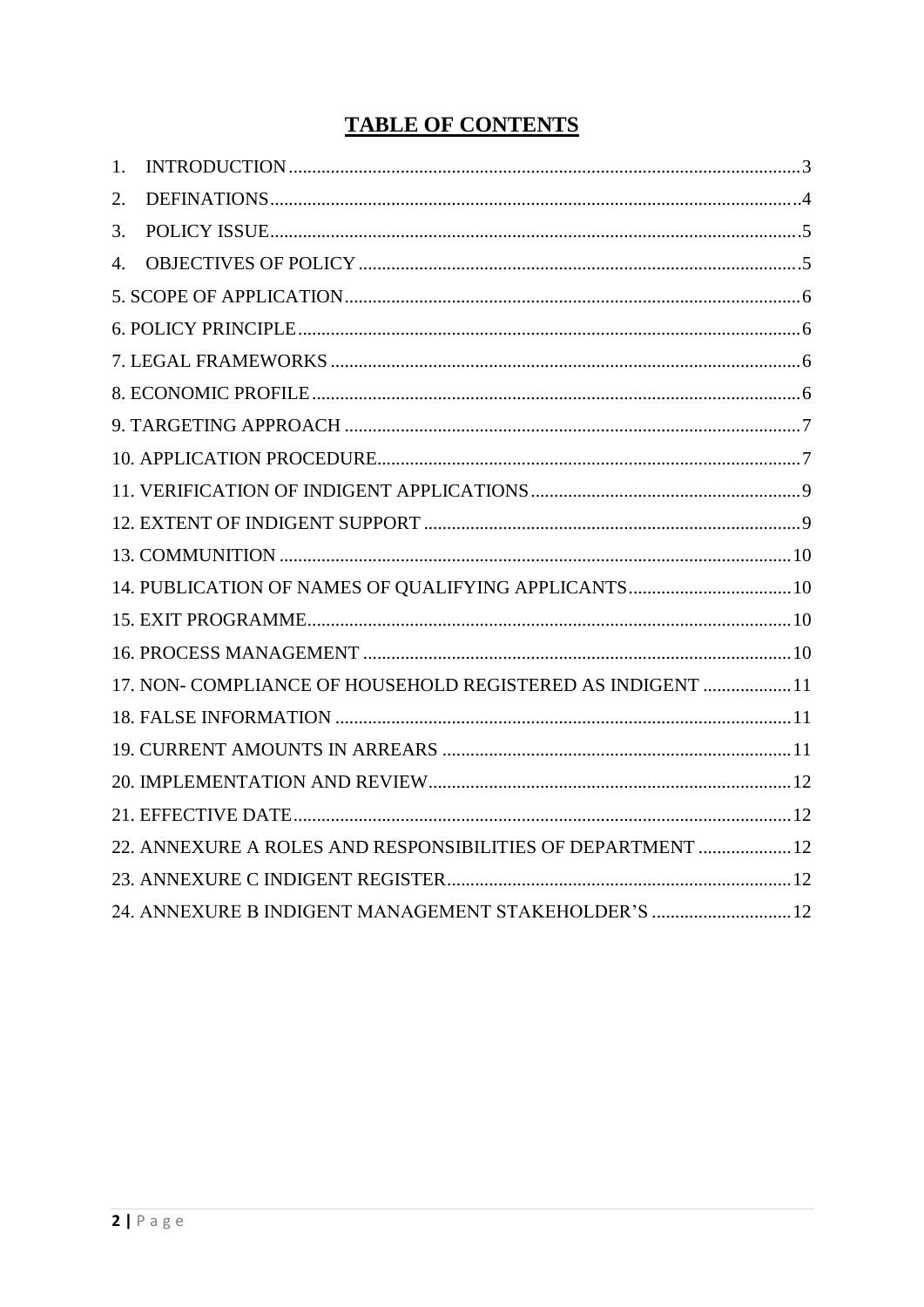### **2. INTRODUCTION**

EMadlangeni municipality is committed in supporting and to assist in empowering its community. The large percentage of the population in the jurisdiction of eMadlangeni is in need of the indigent support to ensure that they have access to basic level of services as per the constitution.

The municipality strives to meet the constitutional objectives and the criteria lay down by the credible indigent policy assessment framework provided by the Department of Local Government.

The successful implementation of this policy depends on the affordability and social analysis of the eMadlangeni area as should be included in the municipal Integrated Development Plan. The foundation laid by section 74 of the Municipal Systems Act 2000 stipulates that poor households must have access to basic services through tariffs that cover only the operating and maintenance costs

**Whereas** the municipality receives an equitable share contribution from National Treasury annually

**And whereas** the National Department of Provincial and Local Government has issued guidelines regarding indigent support;

**And whereas** the municipal wishes to give access to basic services for all of its communities;

**Now therefore** the municipal council of eMadlangeni adopts the following indigent Policy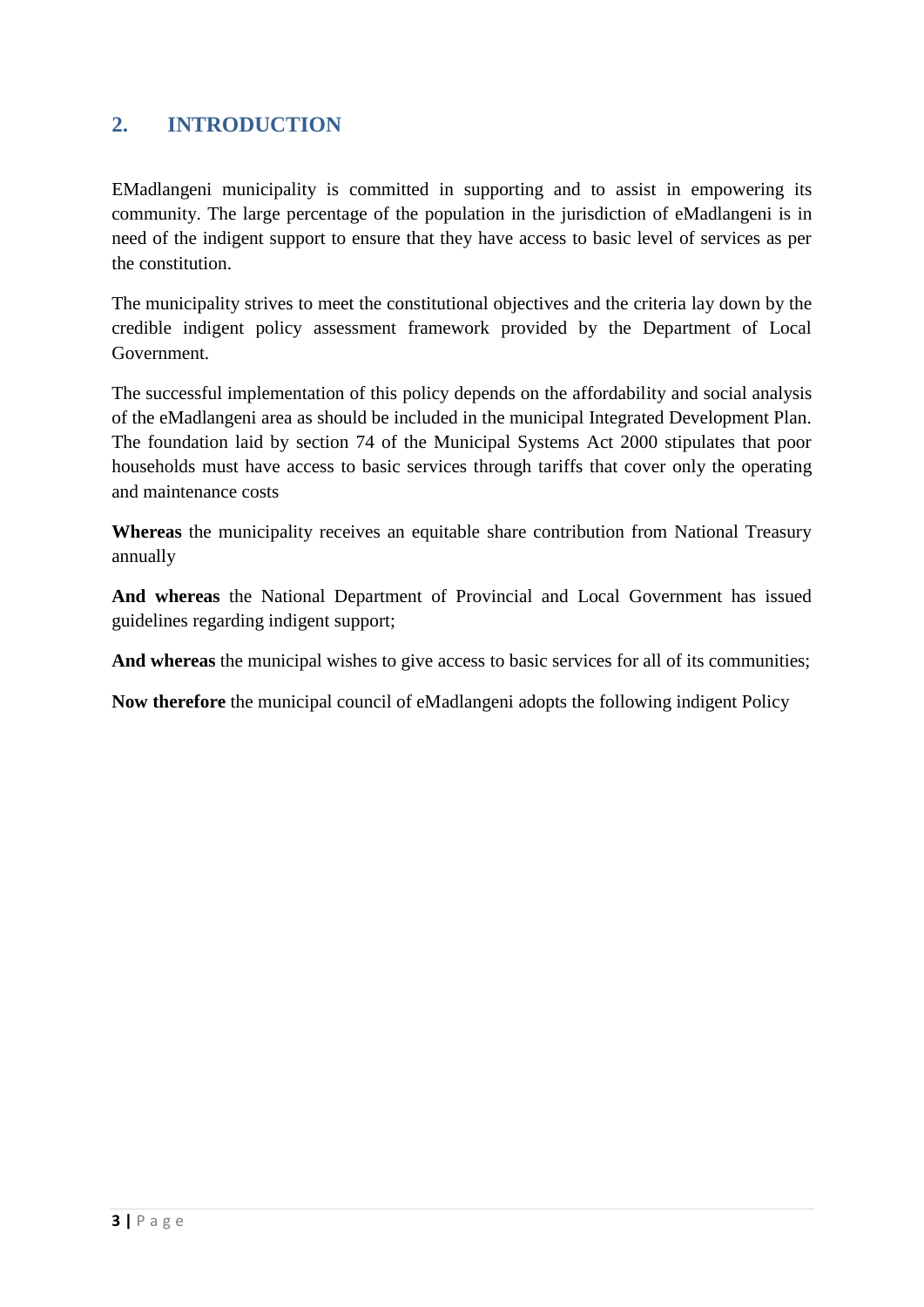### **2. DEFINATIONS**

**"**For the purpose of this policy any word or expressions to which a meaning has been assigned in the Act shall bear the same meaning in this policy and unless the context indicates otherwise."

| <b>Account</b>                                                                                                                                     | means any account rendered for municipality services provided                                                                                                                                                      |  |  |  |  |  |
|----------------------------------------------------------------------------------------------------------------------------------------------------|--------------------------------------------------------------------------------------------------------------------------------------------------------------------------------------------------------------------|--|--|--|--|--|
| <b>Account holder</b>                                                                                                                              | means any person with whom the Municipality has concluded an<br>agreement for the payment of the consumption of municipal services<br>and he or she is liable thereof                                              |  |  |  |  |  |
| <b>Consumption</b>                                                                                                                                 | means the ordinary use of municipal services, refuse removal and<br>electricity services for domestic or household purposes                                                                                        |  |  |  |  |  |
| Indigent                                                                                                                                           | means any household including a child headed household earning less<br>than the gross monthly income determine by the resolution of the<br>Municipal Council in terms of the social economic analysis of the area. |  |  |  |  |  |
| Child headed household Means households headed by any person under the age of 21 years<br>but with all the requirements for an indigent household. |                                                                                                                                                                                                                    |  |  |  |  |  |
| Household                                                                                                                                          | refers to a house and its occupants regarded as a unit or the people in a<br>family or other group that are living together in one house, including<br>biological/foster/adopted children                          |  |  |  |  |  |
| <b>Indigent support</b>                                                                                                                            | means the assistance given by the Municipal Council to registered<br>indigent households in respect of electricity and rates                                                                                       |  |  |  |  |  |
| Indigent register                                                                                                                                  | means the municipal list of indigent customers as per the municipal<br>policy, which has to be updated on an annual basis.                                                                                         |  |  |  |  |  |
| <b>Municipality</b>                                                                                                                                | means eMadlangeni Municipality                                                                                                                                                                                     |  |  |  |  |  |
| <b>Municipal services</b>                                                                                                                          | refers to the services provided by the municipality including refuse<br>removal, electricity and rates                                                                                                             |  |  |  |  |  |
| Owner                                                                                                                                              | the person in whom from time to time is vested the legal title to<br>premises                                                                                                                                      |  |  |  |  |  |
|                                                                                                                                                    | Residential consumermeans a person who resided within the area jurisdiction of the<br>eMadlangeni Municipality                                                                                                     |  |  |  |  |  |
| <b>Recipient of indigent</b>                                                                                                                       |                                                                                                                                                                                                                    |  |  |  |  |  |
| <b>Support</b>                                                                                                                                     | means a person whose household has been classified, in terms of the                                                                                                                                                |  |  |  |  |  |

council's determined criteria as being an indigent and receives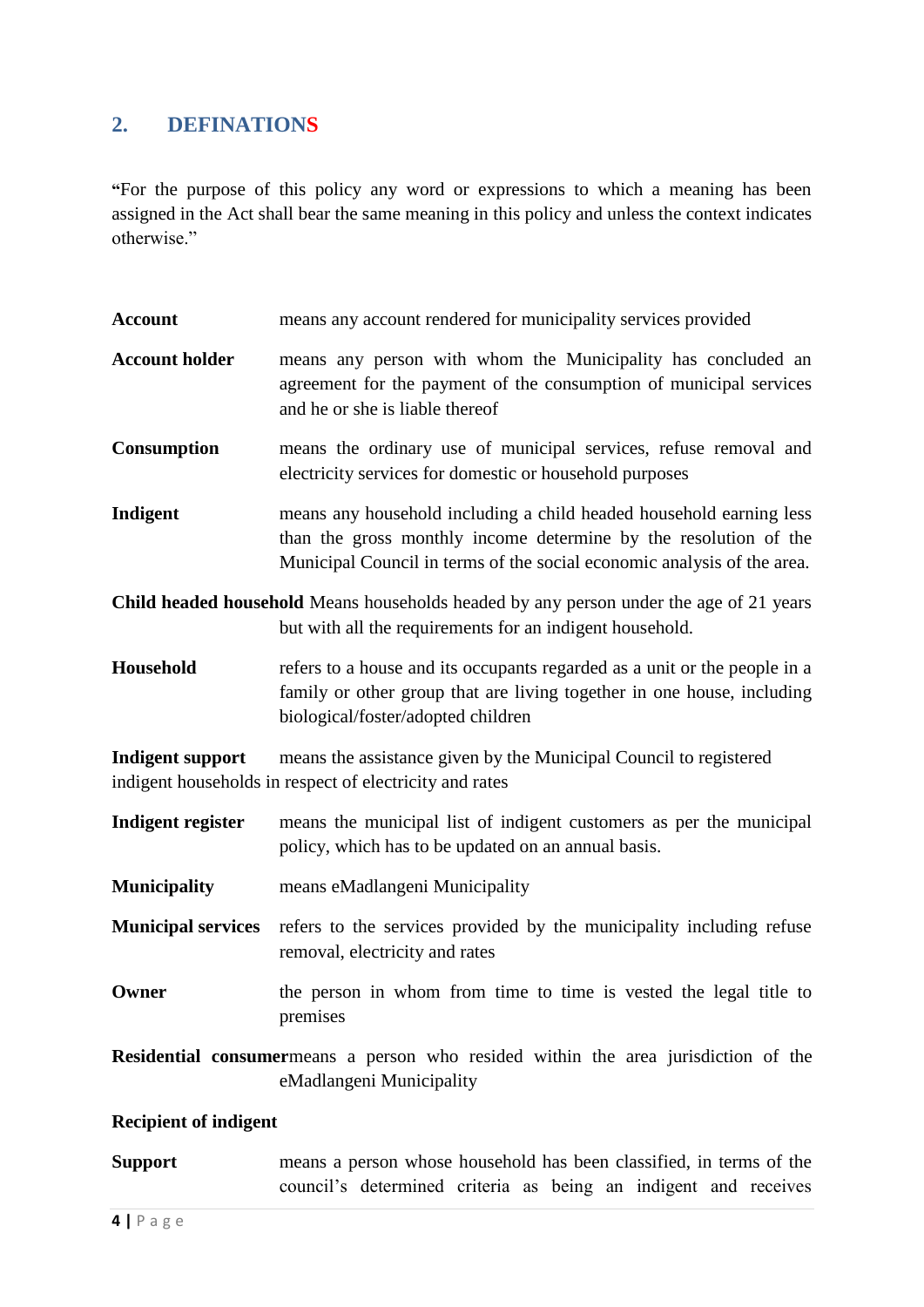assistance and or subsidisation from the municipality with respect to municipal services.

**Financial year** means the financial year of the municipality that runs from July to June.

### **3. POLICY ISSUE**

It provides a foundation upon which eMadlangeni municipality can create its indigent register to meet its responsibility of providing basic municipal services. This policy is intended to improve the lives of indigent.

### **4. OBJECTIVES OF POLICY**

The objectives of this policy are to:-

- a. The objective of this policy is an attempt to close the Gap between those who are indigent and other citizens of eMadlangeni Municipality, through the targeted assistance with free allocations of electricity and other services
- b. This objective should ensure that all citizens of eMadlangeni Municipality are able to participate in the community, and are not barred through their indigent status.
- c. The long term objectives is to move those who are indigent away from the need for free basic services and other support measures into a more positive developmental role as rate paying citizens of the community.
	- i. Provide a framework with which the Municipality can exercise its executive and legislative authority with regard to the implementation of financial aid to indigent and poor households in respect of their municipal account;
	- ii. Determine the criteria for qualification of indigent and poor households;
	- iii. Ensure that the criteria is applied correctly and fairly to all applicants;
	- iv. Allow the Municipality to conduct in loco visits to premises of applicants to verify the actual status of the household;
	- v. Allow the Municipality to maintain and publish the register of names and addresses of account holders receiving subsidies.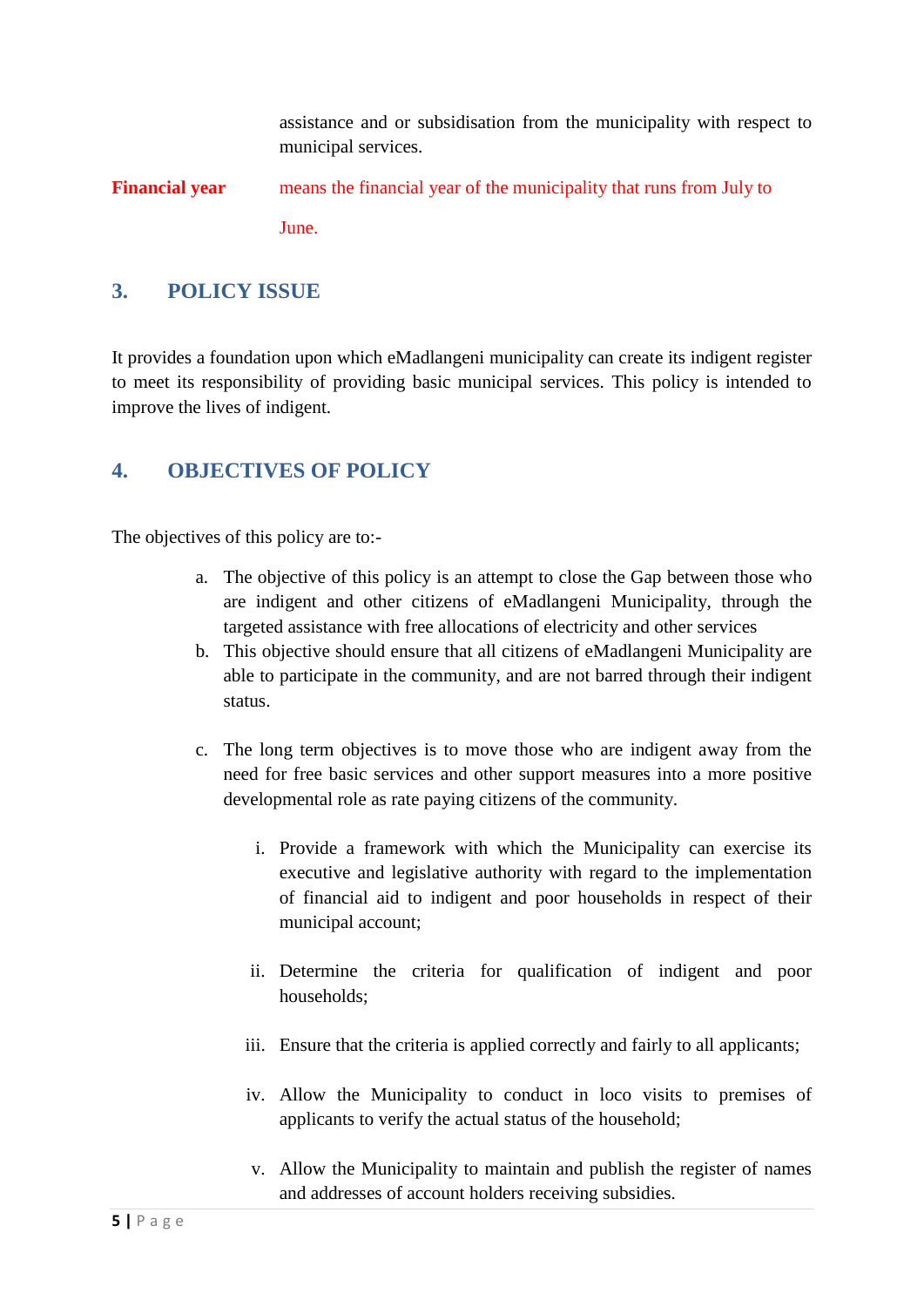### <span id="page-5-0"></span>**5. SCOPE OF APPLICATION**

The policy covers all the rural and urban areas under the jurisdiction of eMadlangeni Municipality where indigent residents have been identified and registered.

### <span id="page-5-1"></span>**6. POLICY PRINCIPLE**

This policy undertakes to promote the following principles

- To engage the community in the development and implementation of this policy
- To promote integrated approach to free basic service delivery
- To ensure that the equitable share received annually will be utilised to benefit the poor community members.

### <span id="page-5-2"></span>**7. LEGAL FRAMEWORKS**

This policy is designed and implemented within the framework of the following legislation:

- The Constitution of the Republic of South Africa, 1996
- The Municipal Systems Act, 2000 (Act No.32 of 2003)
- The Local Government: Municipal Property Rates Act (Act No. 6 of 2004)
- The Local Government Municipal Finance Management Act,2003 (Act No.56 of 2003)
- The promotion of Access to information Act, 2000 (Act No.2 of 2000)

### <span id="page-5-3"></span>**8. ECONOMIC PROFILE**

In terms of the statistics, 29% of our labour force is employed. This represents a 24% decrease in employment from 2001 which was 53%. The global credit crunch and mechanization are some of the factors that may have caused the massive job loss.

One of the challenges that prevent local people from getting decent jobs is lack of skills. A majority of the population (55, 9%) did not reach secondary school and therefore only have primary education.

The types of jobs these people get pay them less than the indigent threshold of the municipality. This in turn creates challenges for the municipality in terms of revenue collection and sustainable service delivery.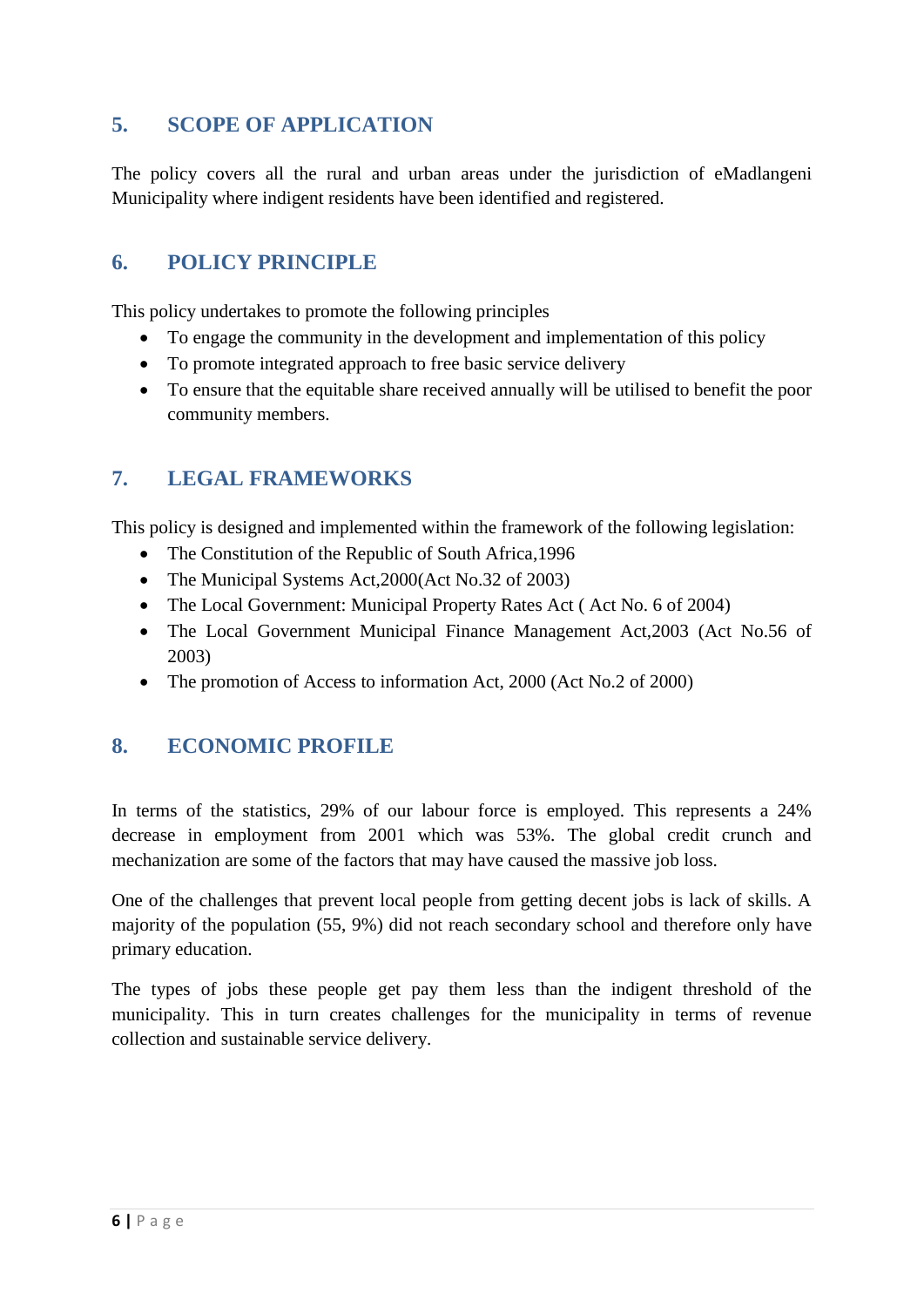### <span id="page-6-0"></span>**9. TARGETING APPROACH**

To qualify for "Applied Indigent status", a household must comply with the following criteria:-

- a. The total household income may not exceed R3500 per month;
- b. Disabled Person to also provide medical certificate
- c. Child headed Household,
- d. Pensioner
- e. Must be a permanent resident of eMadlangeni;
- f. The applicant must be a resident of a single property (stand), in the event of recognised polygamous customary marriages the applicant should provide property registration documents (title deed/lease agreement) for each property.
- g. The householder must be a resident of eMadlangeni and living permanently on the property, and have a registered account with the Municipality, except that the requirement of being registered as an account holder does not apply to households in informal settlements where no accounts are rendered nor in rural areas where accounts are rendered.
- h. An indigent account holder must immediately request de-registration if his/her circumstances have changed to an extent that s/he no longer qualifies for indigent support.
- i. It is the responsibility of the resident who cannot afford to pay the full municipal tariff for services received to apply for the indigent support.

### <span id="page-6-1"></span>**10. APPLICATION PROCEDURE**

Registration must be undertaken three months before the beginning of each financial year. The responsibility for applying for indigent support in terms of the policy rests with the resident who has low income and cannot afford to pay the fill municipal tariff for services received.

The indigent application must be done on a prescribed form obtainable from the municipal offices and ward committees. and application forms must be submitted at the public participation office.

### **10.1 REGISTRATION**

The basic point of departure is that Council will assist, through funds received from Central Government, to provide basic services to "poorer" households within the Council's service provision area. In this regard no discriminations on any grounds will be allowed.

#### **In order to qualify for financial assistance the following will apply.**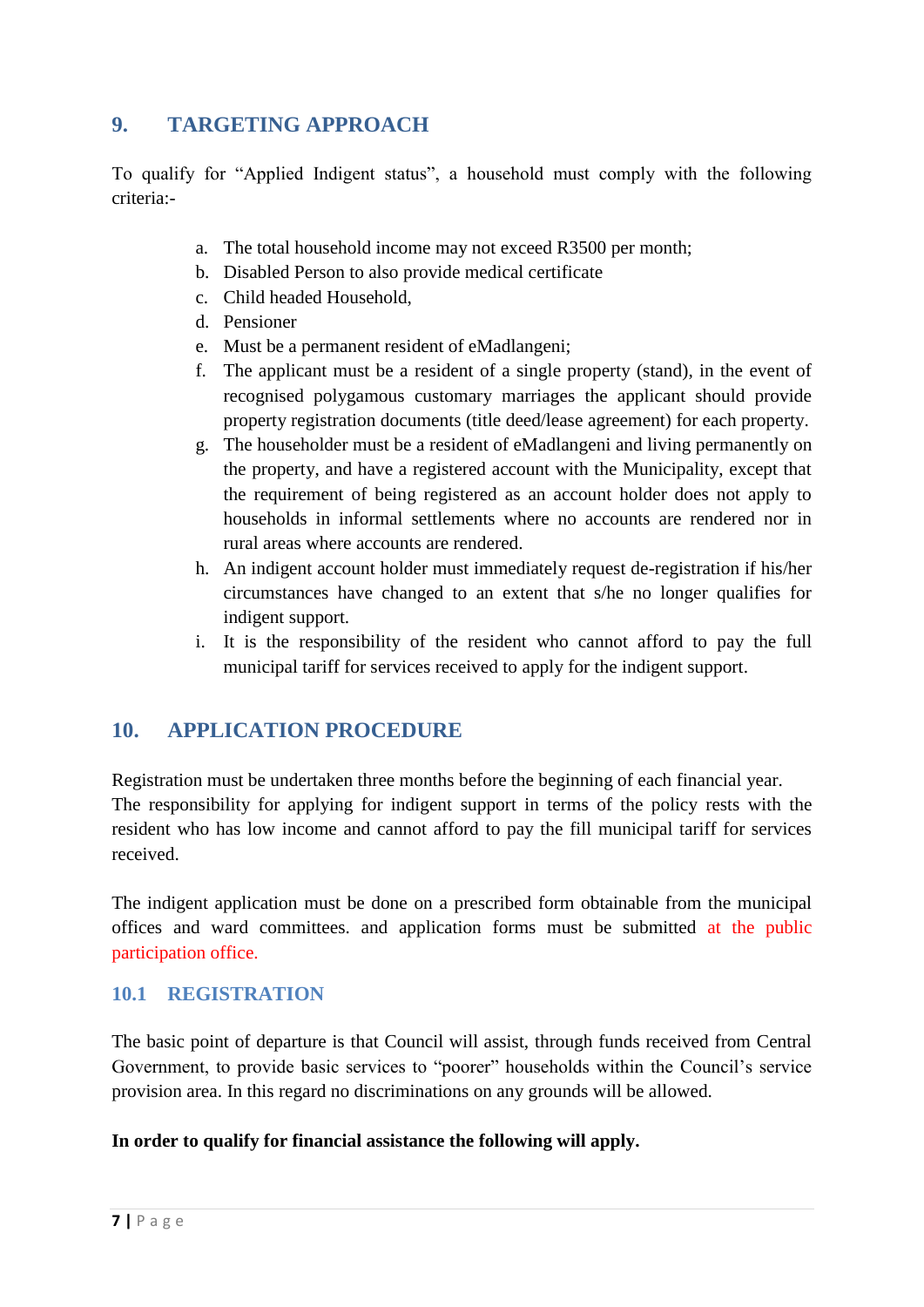- a. Only registered residential consumers of services delivered by council will qualify.
- b. No residential consumer conducting a business from the residential property, with or without special consent obtained from Council or with or without existing usage rights shall qualify for assistance.
- c. Assistance in respect of electricity or alternative source of energy, and rates charges will only be granted to registered owners of properties consuming the relevant services.
- d. Occupants /residents who own more than one property and occupying a house where application is sought will render such application of the owner/occupier invalid.

### **The account holder must apply in person and must present the following documents upon application**.

- a) Account holder's identity document/ certified copy;
- b) An application form duly completed with the necessary proof as required;
- c) Proof of residence/ latest municipal account in his/her possession
- d) Applicants biological/foster/adopted children's identity documents
- e) Recommendation by ward councillor or traditional council detailing qualifying reasons.
- f) Latest payslip or; proof of employment from the employer; or proof of social grant or pension.
- g) In the absence of such documentation, an affidavit declaring the applicant's income, or if unemployed, a declaration of the applicant's unemployment status
- h) Medical certificates for medically boarded applicants/disabled applicants
- i) Death certificated of parents, certification by department of Social welfare as well as affidavit for child headed house holds
- j) Non South African residents will qualify should have valid permits

### **10.2 DEREGISTRATION /EXIT**

#### **Indigent support will be terminated under the following circumstances:**

- a. Death of the account holder.
- b. End of the 12 month cycle, except for those in receipt of old social (Pension), and disability grants
- c. Upon change of ownership of the property in respect of which support is granted.
- d. When circumstances in the indigent household have improved in terms of gross income threshold as prescribed by Council.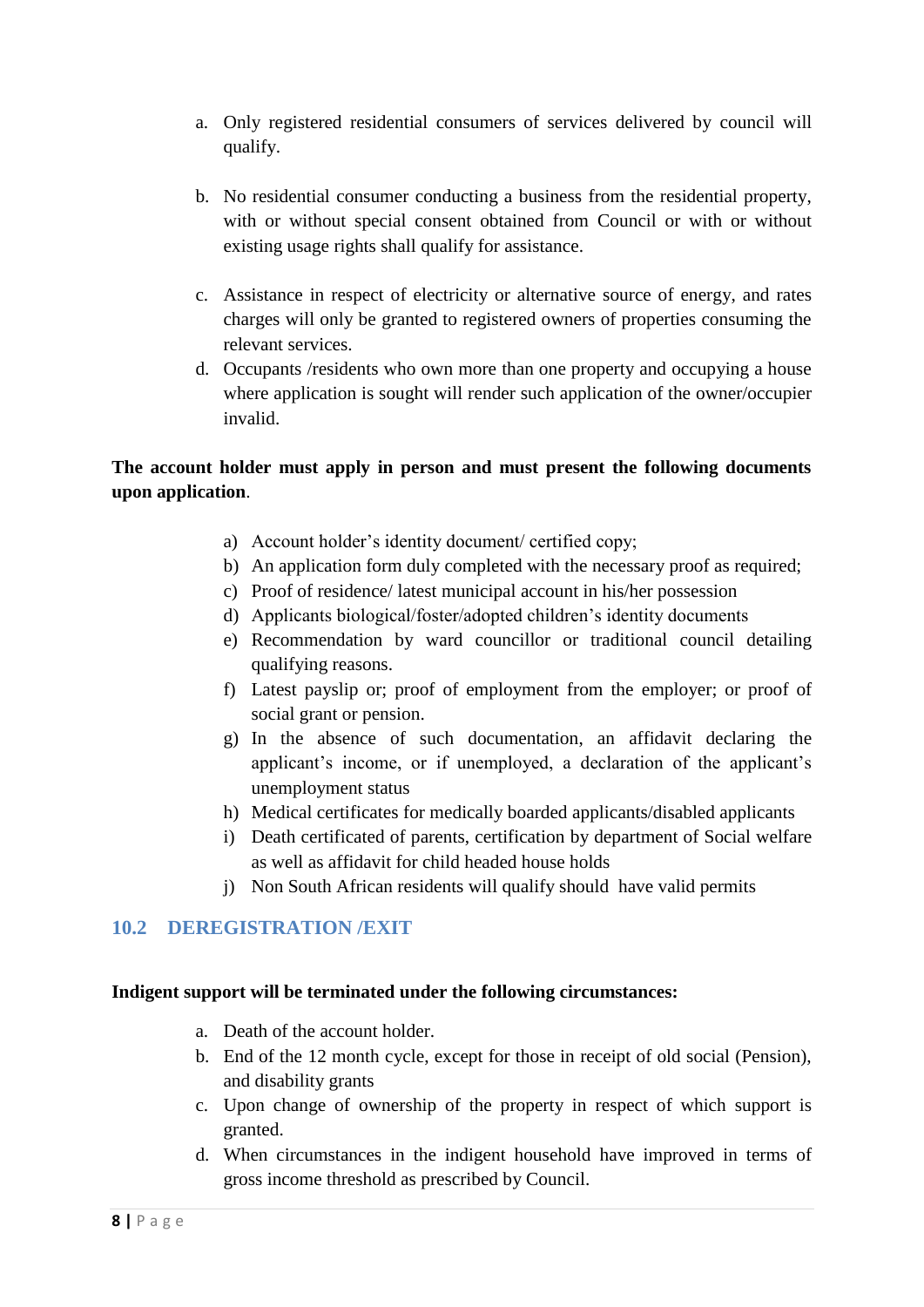- e. When the indigent accountholder disposes of the property, either by sale or by means of donation
- f. If the applicant is found to have lied about his/her personal circumstances or has furnished false information regarding indigent status, in which case the following will apply.
	- i. All arrears will become payable immediately
	- ii. Credit control measures will apply and
	- iii. The applicant will not be eligible to apply for indigent support for a period of two years.

### **10.3 APPEALS**

Any aggrieved person who was not successful in the application to be regarded as an indigent, may lodge an appeal to the Municipality within a period of 14 days from the date on which the aforesaid decision was communicated to the applicant.

### <span id="page-8-0"></span>**11. VERIFICATION OF INDIGENT APPLICATIONS**

### **The indigent support will be approved based on the following verifications**

- Ward Committee verification
- Operation Sukuma Sakhe (through family profiling
- CDW Verification (through family **profiling)**
- Physical household verifications will be conducted prior approval.

# <span id="page-8-1"></span>**12. EXTENT OF INDIGENT SUPPORT**

- a. Subsidies will be limited to property rates, electricity, refuse removal and indigent burial support.
- b. Subsidies will be determined during the compilation of annual budget.
- c. The source of funding of the indigence subsidy is that portion of the equitable share contribution received from National Treasury and any additional provisions made by council and provided for the annual operating budget.
- d. In respect of electricity consumed, a subsidy up to 50kWh per month will apply.
- e. In respect of property rates, pensioners will receive 50% rebate. Indigent customers will receive 100%
- f. In respect of refuse removal the pensioners, retirees and disabled persons will receive 10% discount. Indigent customers will receive 100%
- g. If consumption per metering period (month) exceeds any of the norms state in (4.4), usage will be restricted and the account holder will be obliged to pay such excess consumptions at the applicable normal tariffs.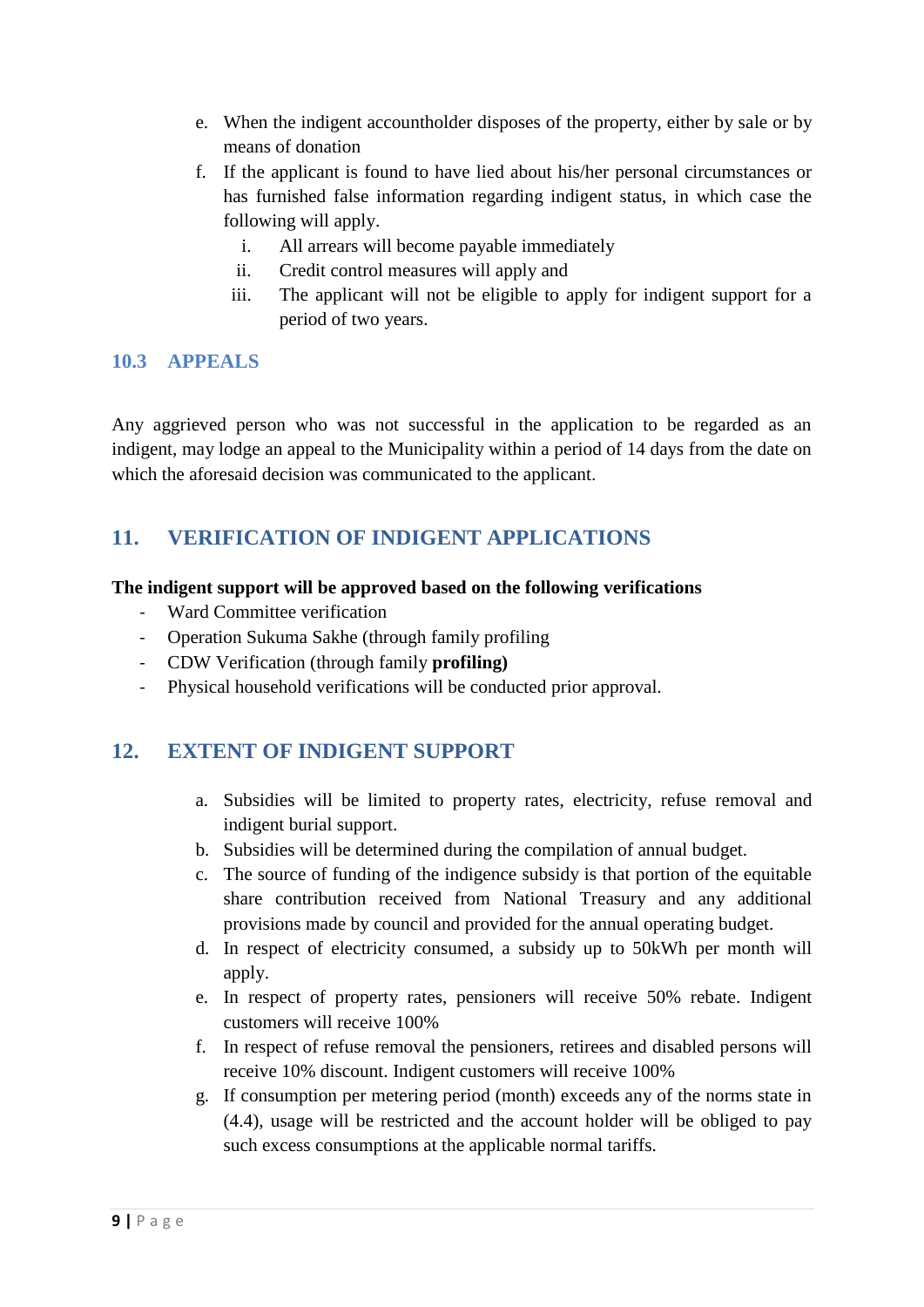- h. If a customer's consumption or use of municipal service is less than the subsidised service, the unused portion may not be accrued and the customer will not be entitled to a cash rebate in respect of the unused portion.
- i. Indigent customers will be provided with indigent burial support.

### <span id="page-9-0"></span>**13. COMMUNITION**

The policy shall be communicated through war rooms, Sukuma sakhe meetings, and different forums so that different members of the community will become aware of the indigent policy

# <span id="page-9-1"></span>**14. PUBLICATION OF NAMES OF QUALIFYING APPLICANTS**

The Municipality will publish the approved beneficiary his/her name and address on a list of account holders receiving subsidies in terms of this policy and may be submitted to credit authorities. Any person may inspect or scrutinize the list at a Customer Care Office and inform/notify the Municipality of any person who, according to their true circumstances, should not be in receipt of a subsidy as envisaged in this policy.

### <span id="page-9-2"></span>**15. EXIT PROGRAMME**

An indigent customer must immediately request deregistration where his or her circumstances have changed to an extent that he or she no longer complies with the requirements of an indigent person.

The municipality may promote exit from the indigent register by identifying indigent families to be included in the EPWP projects and other LED projects

### <span id="page-9-3"></span>**16. PROCESS MANAGEMENT**

### **i. Validity period**

The period for assistance will be for a maximum period of 12 months. Existing indigent customers must re-apply before the end of April each year to renew their indigent status. Notification to this effect will be advertised annually and ward councillors to cascade the information to their wards for the renewal and new applications in their wards.

### **ii. Death of registered applicant**

In the event that the approved applicant passes away, the heirs of the property must re-apply for indigent support provided that the stipulated criteria are met.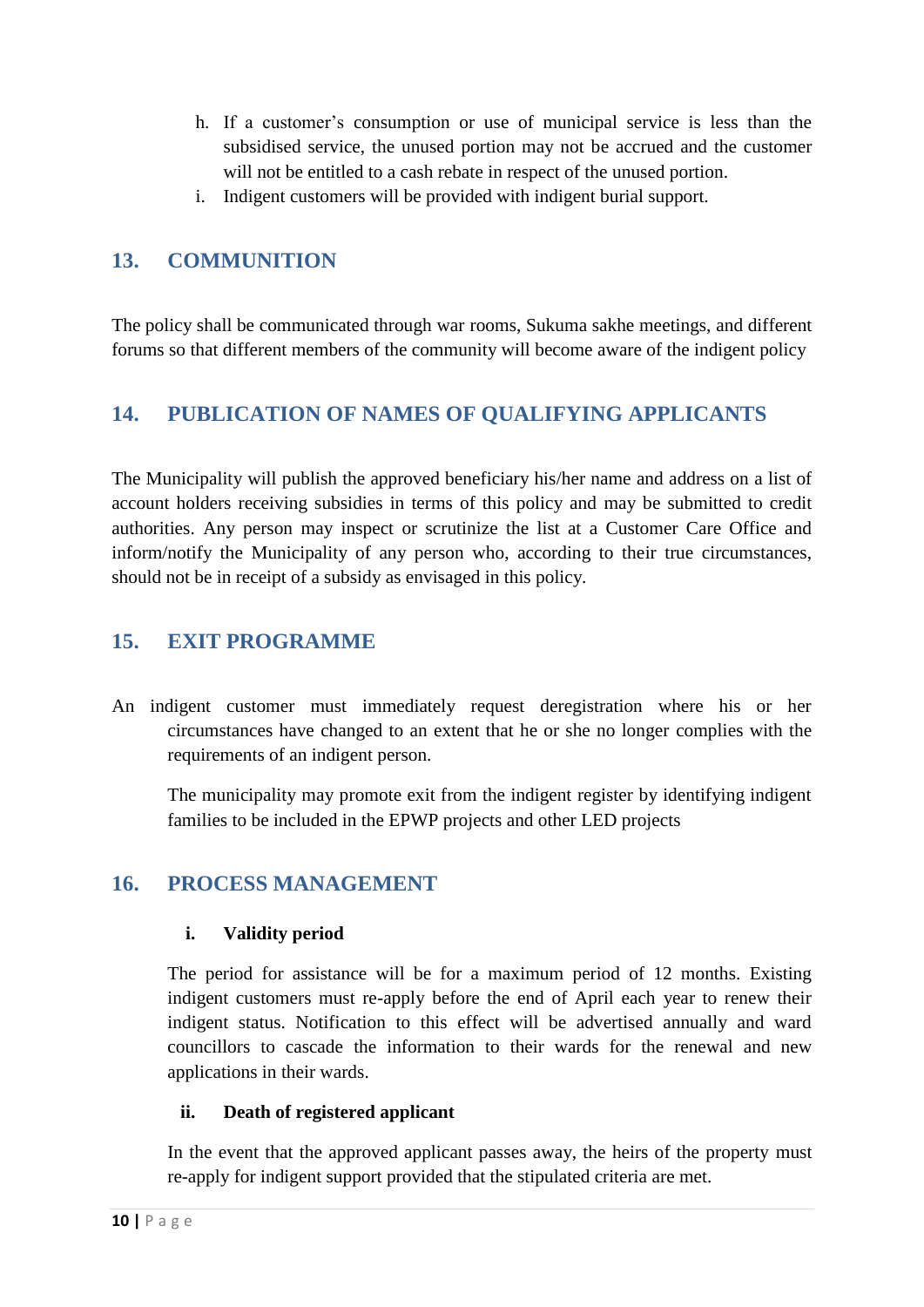#### **iii. Excess usage of allocation**

If the level of consumption of the indigent household exceeds the total package as approved by the Municipality, from month to month or exceeds the monthly charges raised on the indigent's accounts; the household will be obliged to pay the excess consumption on a monthly basis. Such accounts will be subject to the Municipality's credit control and debt collection measures.

#### **iv. Arrears on indigent accounts**

Once an application for indigent support has been approved all arrears on the consumer account will be written off.

#### **v. Monitoring and Reporting**

The Municipality reserves the right to send officials and/or representatives of the Municipality to the household or site of the applicant(s) at any reasonable time, with the aim of carrying out a local verification of accuracy of the information provided by the applicant(s).Such audit will be conducted on a continuous basis

The municipality will report on a monthly basis on the indigent support

# <span id="page-10-0"></span>**17. NON-COMPLIANCE OF HOUSEHOLD REGISTERED AS INDIGENT**

When a property owner or occupier who has registered as an indigent fails to comply with any of the conditions relevant to the receipt to the receipt of indigent relief, such person forfeit his or her status as registered indigent with immediate effect, and will thereafter be treated as an ordinary accountholder for financial year concerned.

### <span id="page-10-1"></span>**18. FALSE INFORMATION**

A person who provides false information be suspended for FIVE (5) years and be refused further participation in the subsidy scheme during that period. In addition, he/she will be held liable for the immediate re-payment of any subsidies already granted and legal action, civil or criminal may be instituted against the guilty party or parties.

### <span id="page-10-2"></span>**19. CURRENT AMOUNTS IN ARREARS**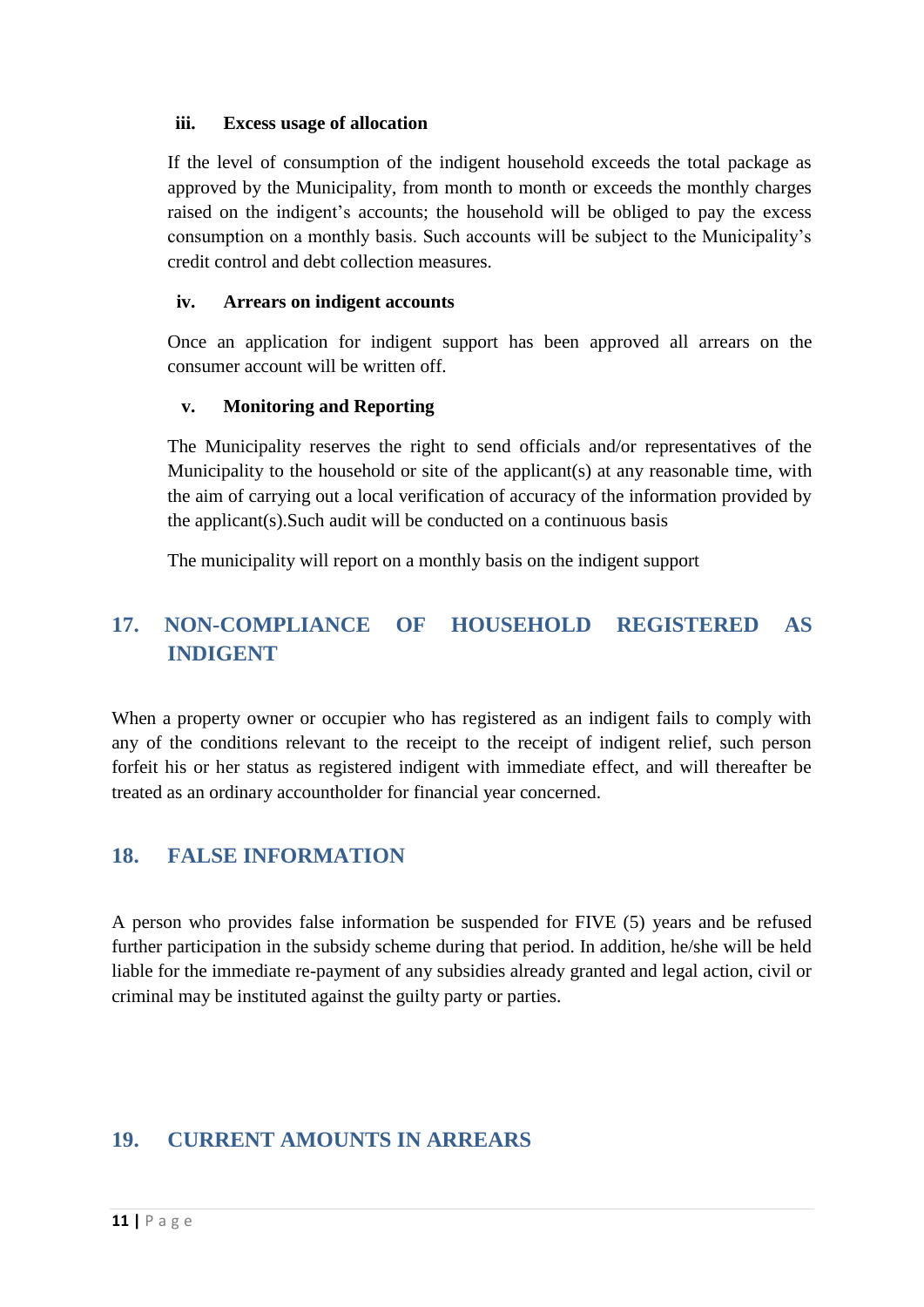Applicants, whose municipal accounts show arrear amounts at that time of the application for a subsidy will be treated in terms of the provisions of credit policy of the council regarding their status as indigent,

### <span id="page-11-0"></span>**20. IMPLEMENTATION AND REVIEW**

- i. The accounting Officer shall be responsible for the implementation and administration of this policy with assistance of the Chief Financial Officer: Budget and Treasury, once approved by council.
- ii. The contact person in respect to this policy is the Chief Financial Officer as well as the Revenue accountant
- iii. The policy shall be reviewed annually as part of the budget process.

### <span id="page-11-1"></span>**21. EFFECTIVE DATE**

This policy comes into effect on date of signature hereof by the Executive Authority.

\_\_\_\_\_\_\_\_\_\_\_\_\_\_\_\_\_\_\_\_\_\_\_ \_\_\_\_\_\_\_\_\_\_\_\_\_\_

\_\_\_\_\_\_\_\_\_\_\_\_\_\_\_\_\_\_\_\_\_\_\_ \_\_\_\_\_\_\_\_\_\_\_\_\_\_

MUNICIPAL MANAGER DATE

LCT NKOSI

MAYOR DATE

LY MHLUNGU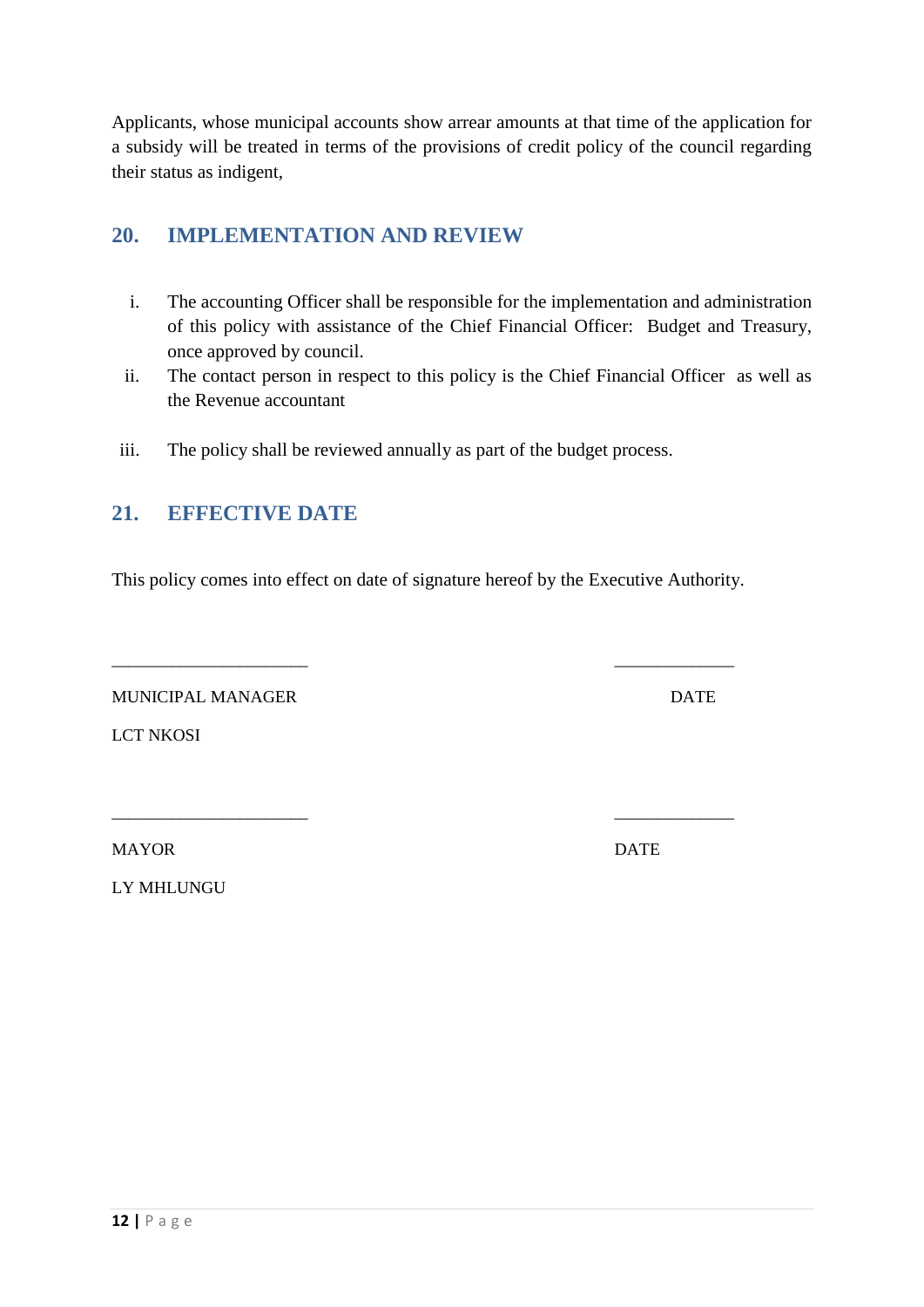### **22. ANNEXURE A: ROLES AND RESPONSIBILITIES OF DEPARTMENTS**

### **ROLE OF BUDGET AND TREASURY OFFICE (BTO)**

- Verification of registered indigents (segregation of duties & potential audit query);
- Flagging the indigents on the financial management system;
- Completeness and credibility of all municipal debtors including indigent ;
- Accounting for free basic services and the Equitable Share allocation;
- Accounting for indigent debtors including write-offs;
- Budgeting for free basic services;
- Provide for indigents in the tariff policy;
- Determine a stepped tariff where appropriate;
- Provide for the indigent management in the Credit Control and Debt Collection Policy (including write-off of indigent debtors);
- Deal with audit queries around the financial management of indigents

### **ROLE OF PUBLIC PARTICIPATION**

- Creating awareness of the free basic services programme;
- Develop policy on indigent in consultation with the Budget and Treasury Office;
- Manage the application and registration process;
- Develop the indigent register;
- Maintain the indigent register:
- In the case of District liaise with the local municipalities regarding the creation of a comprehensive indigent register and list of beneficiaries;
- Monitoring and evaluation of the indigents;
- Deal with the audit queries around the completeness and credibility of the register

### **ROLE OF TECHNICAL SERVICES**

- Needs to understand indigents and what free basic services that the municipality provides;
- Provide input in the indigent policy based on experiences gained on the ground;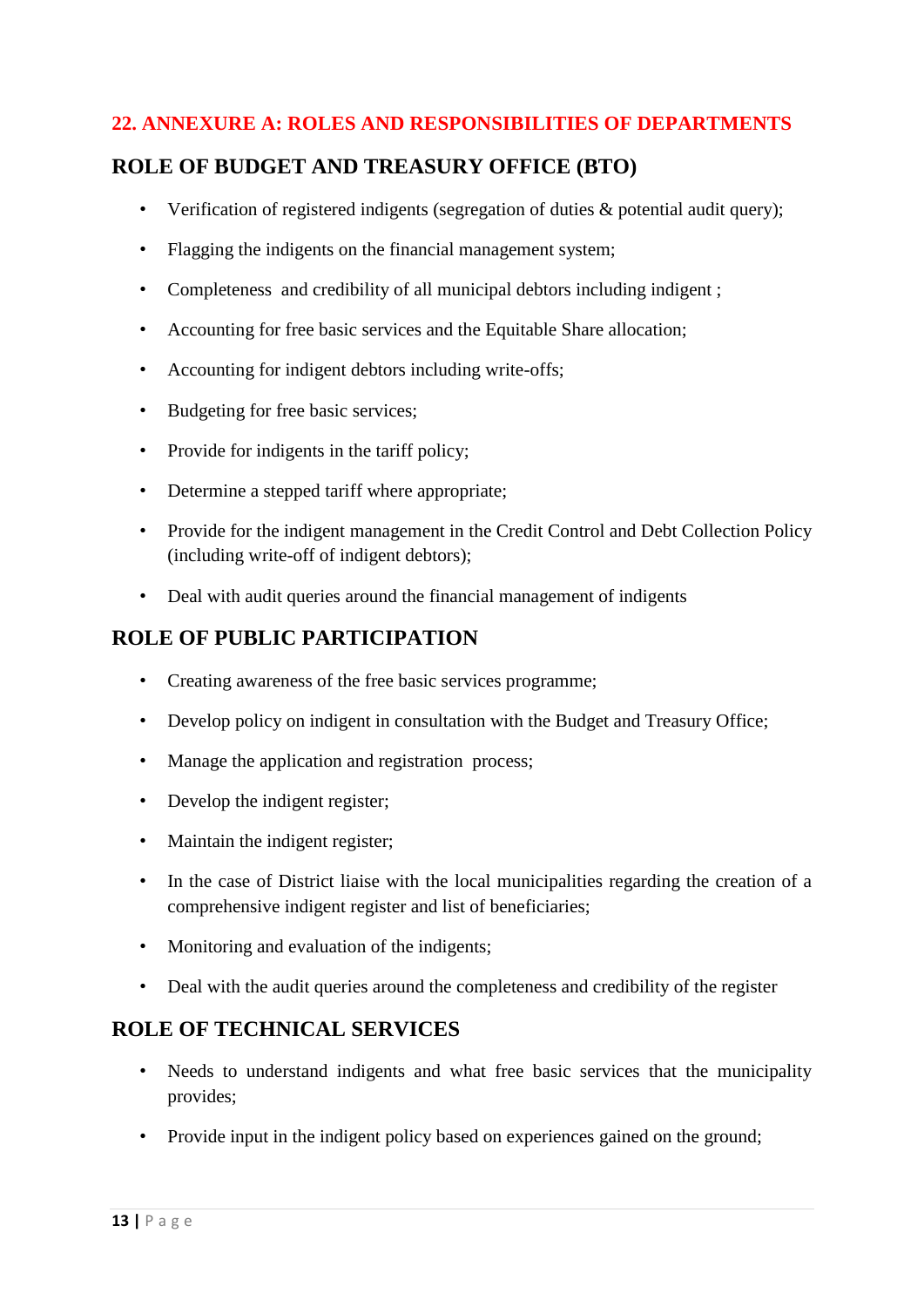- Share beneficiary details with Public Participation and Budget and Treasury Office regarding new connections;
- In collaboration with the Budget and Treasury Office, install pre-paid meters where necessary and deemed appropriate;
- Support the free basic programme by dealing with illegal connections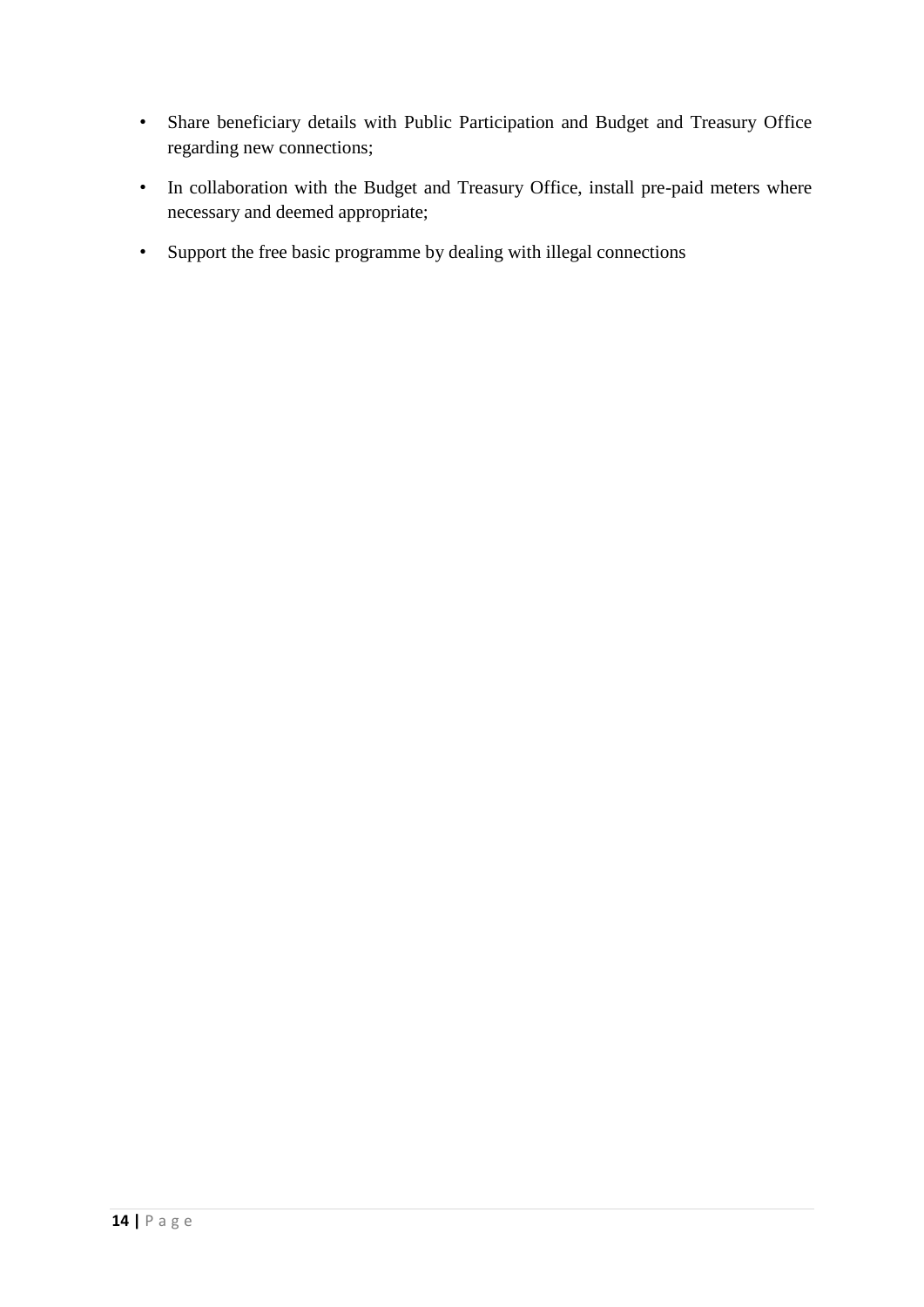### 23. INDIGENT REGISTER

| App  | W  | Pro  | Ad  | Co            | ID | Ge | Total | Dis         | Ac  | Me  | Tota | Tota | Co  |
|------|----|------|-----|---------------|----|----|-------|-------------|-----|-----|------|------|-----|
| lica | ar | pert | dre | nta           | Nu | nd | Num   | abili       | cou | ter | 1    | 1    | mm  |
| nt   | d  | y    | SS  | <sub>ct</sub> | mb | er | ber   | ty          | nt  | Nu  | Hou  | Nu   | ent |
|      |    |      |     | Nu            | er |    | of    | <b>Stat</b> | Nu  | mb  | seho | mbe  |     |
|      |    |      |     | mb            |    |    | Hous  | <b>us</b>   | mb  | er  | ld   | r of |     |
|      |    |      |     | er            |    |    | ehol  |             | er  |     | Inco | Hou  |     |
|      |    |      |     |               |    |    | ds    |             |     |     | me   | seho |     |
|      |    |      |     |               |    |    |       |             |     |     |      | ld   |     |
|      |    |      |     |               |    |    |       |             |     |     |      |      |     |
|      |    |      |     |               |    |    |       |             |     |     |      |      |     |
|      |    |      |     |               |    |    |       |             |     |     |      |      |     |
|      |    |      |     |               |    |    |       |             |     |     |      |      |     |
|      |    |      |     |               |    |    |       |             |     |     |      |      |     |
|      |    |      |     |               |    |    |       |             |     |     |      |      |     |